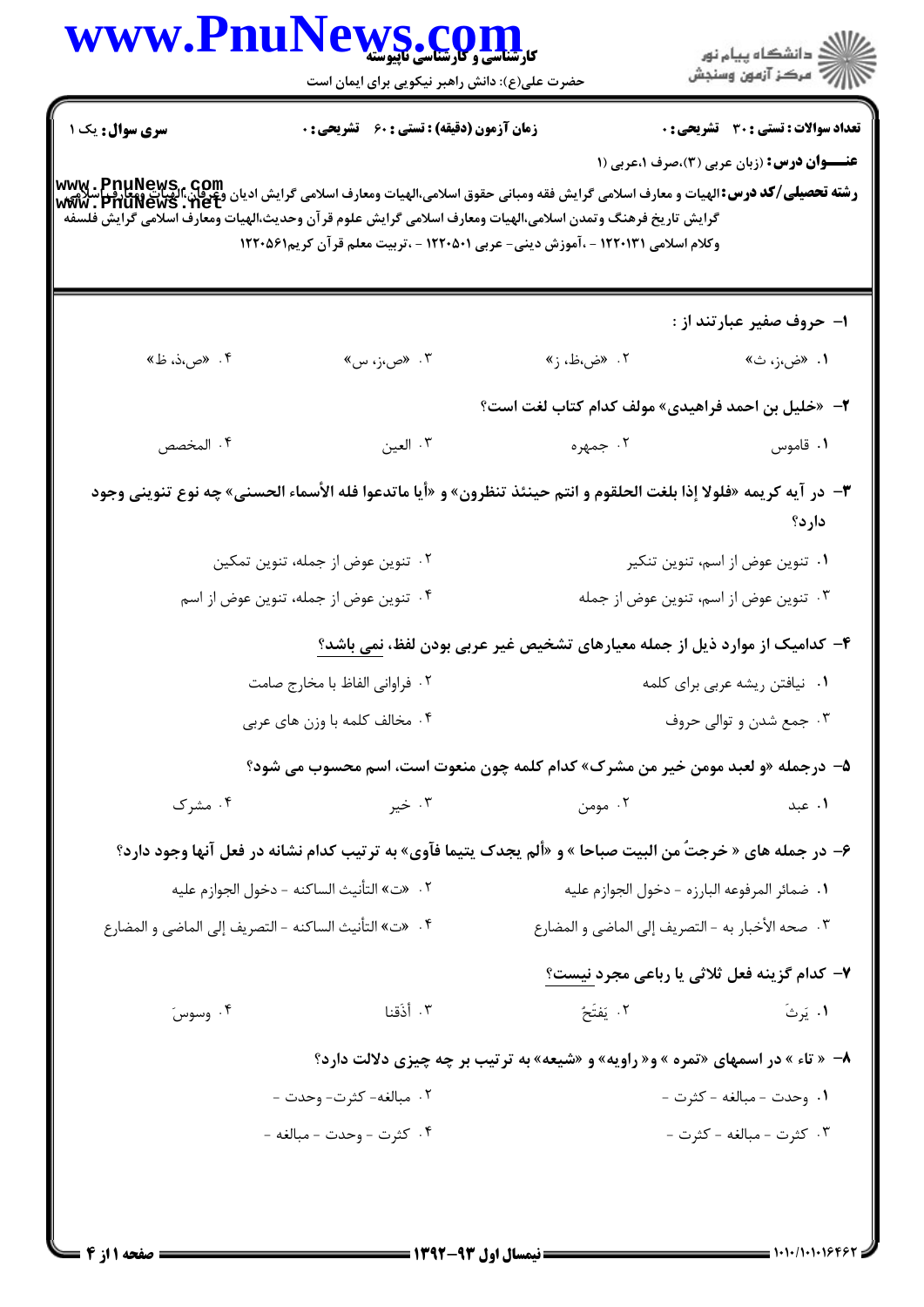|                        | WWW.PnuNews.com<br>حضرت علی(ع): دانش راهبر نیکویی برای ایمان است                                                                                                                                                                                                                                                                                               |                                                                              | ڪ دانشڪاه پيا <sub>م</sub> نور<br>ر∕ <sup>7</sup> مرڪز آزمون وسنڊش                                |
|------------------------|----------------------------------------------------------------------------------------------------------------------------------------------------------------------------------------------------------------------------------------------------------------------------------------------------------------------------------------------------------------|------------------------------------------------------------------------------|---------------------------------------------------------------------------------------------------|
| <b>سری سوال : ۱ یک</b> | <b>زمان آزمون (دقیقه) : تستی : 60 ٪ تشریحی : 0</b>                                                                                                                                                                                                                                                                                                             |                                                                              | <b>تعداد سوالات : تستی : 30 ٪ تشریحی : 0</b><br><b>عنـــوان درس:</b> زبان عربی (۳)،صرف ۰،عربی (۱) |
|                        | www . PnuNews , Com<br>سلامی اسلامی اسلامی کلا درس:الهیات و معارف اسلامی گرایش فقه ومبانی حقوق اسلامی،الهیات ومعارف اسلامی گرایش ادیان<br>Www . PnuNews . het<br>گرايش تاريخ فرهنگ وتمدن اسلامي،الهيات ومعارف اسلامي گرايش علوم قرآن وحديث،الهيات ومعارف اسلامي گرايش فلسفه<br>وكلام اسلامي ١٢٢٠١٣١ - ،آموزش ديني- عربي ١٢٢٠٥٠١ - ،تربيت معلم قرآن كريم١٢٢٠٥٤١ |                                                                              |                                                                                                   |
|                        |                                                                                                                                                                                                                                                                                                                                                                |                                                                              | ۹- کدام گزینه مؤنث مجازی می باشد؟                                                                 |
| ۰۴ هند                 | ۰۳ سلمی                                                                                                                                                                                                                                                                                                                                                        | ۰۲ ناقه                                                                      | ۰۱ دار                                                                                            |
|                        |                                                                                                                                                                                                                                                                                                                                                                |                                                                              | <b>۱۰</b> - مصدر صناعی «کیف»کدام است؟                                                             |
| ۰۴ کفایته              | ۰۳ کیفیّ                                                                                                                                                                                                                                                                                                                                                       | ۰۲ کیفیه                                                                     | ۰۱ کیفویّ                                                                                         |
|                        |                                                                                                                                                                                                                                                                                                                                                                |                                                                              | 11– كدام گزينه اجوف يايي نيست؟                                                                    |
| ۰۴ خاف                 | ۰۳ باع                                                                                                                                                                                                                                                                                                                                                         | ۰۲ ساد                                                                       | ۰۱ صاد                                                                                            |
|                        |                                                                                                                                                                                                                                                                                                                                                                | ۱۲- کدام گزینه به شرط اضافه شدن به ضمیر، جزء موارد « ملحق به مثنی » می باشد؟ |                                                                                                   |
| ۰۴ کلا، کلتا           | ۰۳ هولاء، اولئک                                                                                                                                                                                                                                                                                                                                                | ۰۲ جمع کثرت                                                                  | ٠١. جمع قلّت                                                                                      |
|                        |                                                                                                                                                                                                                                                                                                                                                                |                                                                              | <b>۱۳</b> - ریشه ی فعل«یَصِلٌ» کدام است؟                                                          |
| ۰۴ صَلَىَ              | ۰۳ وَصَلَ                                                                                                                                                                                                                                                                                                                                                      | ۰۲ صَلَوَ                                                                    | ١. يَوصَلُ                                                                                        |
|                        |                                                                                                                                                                                                                                                                                                                                                                | ۱۴- از جمله شرایط اسم علم در جمع بسته شدن به جمع مذکر سالم  است.             |                                                                                                   |
|                        | ۰۲ غیرعاقل بودن                                                                                                                                                                                                                                                                                                                                                |                                                                              | ٠١ خالي بودن از تاء تأنيث                                                                         |
|                        | ۰۴ مرکب بودن                                                                                                                                                                                                                                                                                                                                                   |                                                                              | ۰۳ بر وزن أفعل بودن                                                                               |
|                        |                                                                                                                                                                                                                                                                                                                                                                | 15- مصدر میمی«قَتَلَ»و«وَجَلَ»و«وَفَیَ»و«أکرم»به ترتیب چیست؟                 |                                                                                                   |
|                        | ٢. مقوتل-ماجل-متاف-مكارَم-                                                                                                                                                                                                                                                                                                                                     |                                                                              | ۰۱ مقتول- موجل- متوفا- مكروم-                                                                     |
|                        | ۴. مقاتل- مواجل- موفا- مكروم-                                                                                                                                                                                                                                                                                                                                  |                                                                              | ۳. مقتل- موجل- موفی- مکرَم-                                                                       |
|                        |                                                                                                                                                                                                                                                                                                                                                                |                                                                              | ۱۶– در کدام گزینه استتار ضمیر واجب است؟                                                           |
| ۰۴ ذهبت فاطمهٔ         | ۰۳ ذهب عليّ                                                                                                                                                                                                                                                                                                                                                    | ۰۲ إجلس يا اخى                                                               | ٠١. الاستاذ يدرس الطلابَ                                                                          |
|                        |                                                                                                                                                                                                                                                                                                                                                                |                                                                              | 17- كدام ضمير فقط به فعل ماضي متصل مي شود؟                                                        |
| ۰۴ ی و نا              | ۰۳ کم و کما                                                                                                                                                                                                                                                                                                                                                    | ٢. هم و هنّ                                                                  | ۱. تم و تما                                                                                       |
|                        |                                                                                                                                                                                                                                                                                                                                                                | ۱۸– در کدام گزینه ضمیر متصل مرفوع، منصوب و مجرور وجود دارد؟                  |                                                                                                   |
| ۰۴ ا(الف مثنی)         | ۰۳ و(جمع مذکر)                                                                                                                                                                                                                                                                                                                                                 | ٢. نا(متكلم مع الغير)                                                        | ۰۱ ت(تأنيث)                                                                                       |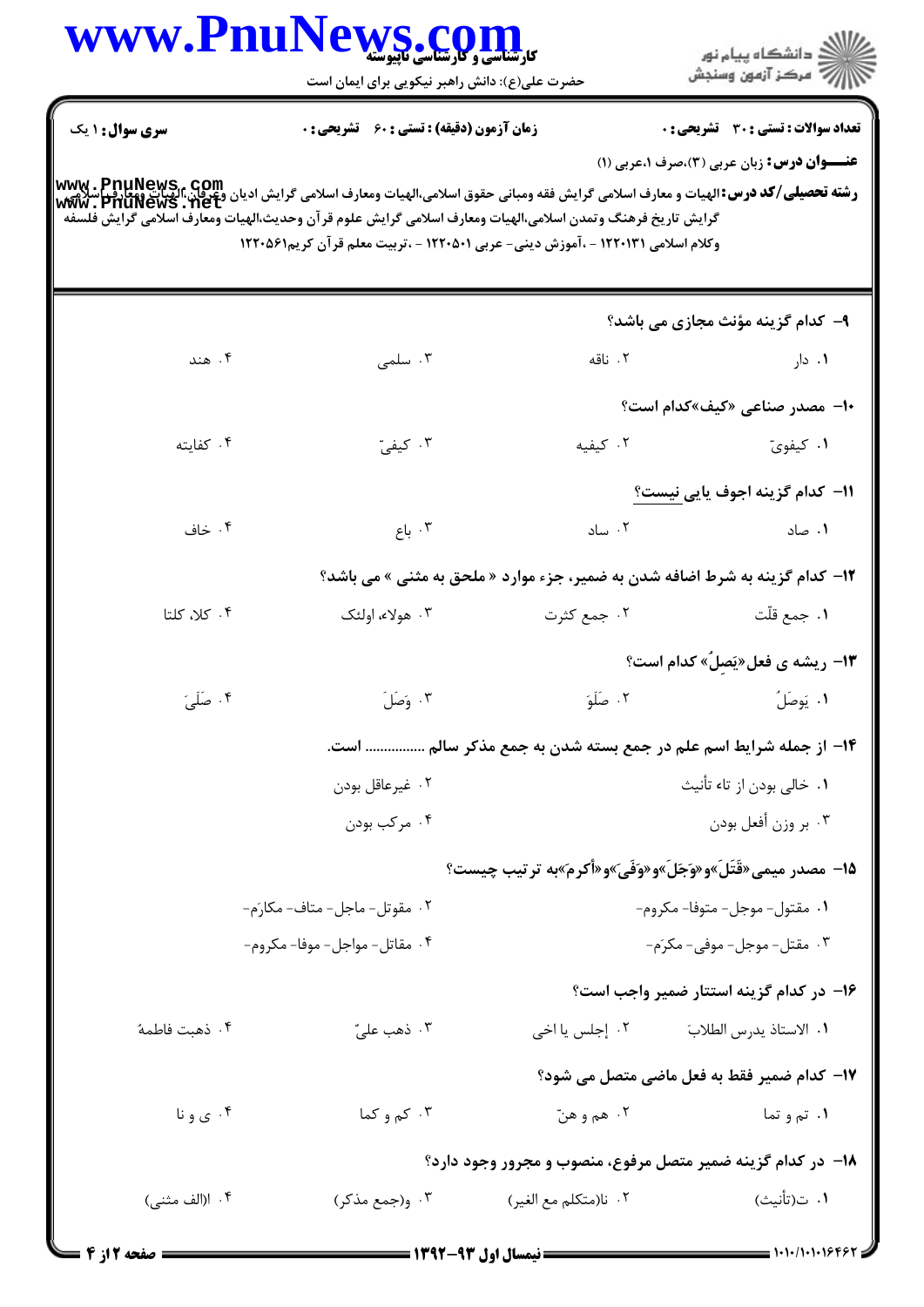|                        | www.Pnu<br><b>کل ساله کل کل کل کل کل</b><br>کارشناسی و کارشناسی ناپیوسته<br>حضرت علی(ع): دانش راهبر نیکویی برای ایمان است |                                                                                                                                                                                                                                                                                                                                                                                           | ≦ دانشڪاه پيام نور<br>ج‴ مرڪز آزمون وسنڊش         |  |
|------------------------|---------------------------------------------------------------------------------------------------------------------------|-------------------------------------------------------------------------------------------------------------------------------------------------------------------------------------------------------------------------------------------------------------------------------------------------------------------------------------------------------------------------------------------|---------------------------------------------------|--|
| <b>سری سوال : ۱ یک</b> | <b>زمان آزمون (دقیقه) : تستی : 60 ٪ تشریحی : 0</b>                                                                        |                                                                                                                                                                                                                                                                                                                                                                                           | <b>تعداد سوالات : تستی : 30 ٪ تشریحی : 0</b>      |  |
|                        |                                                                                                                           | <b>www . PnuNews , com</b><br><b>رشته تحصیلی/کد درس:</b> الهیات و معارف اسلامی گرایش فقه ومبانی حقوق اسلامی،الهیات ومعارف اسلامی گرایش ادیان وعرفان،الهیات ویعارف<br>Www . PnuNewS . Net<br>گرايش تاريخ فرهنگ وتمدن اسلامى،الهيات ومعارف اسلامى گرايش علوم قرآن وحديث،الهيات ومعارف اسلامى گرايش فلسفه<br>وكلام اسلامي ١٢٢٠١٣١ - ،آموزش ديني- عربي ١٢٢٠٥٠١ - ،تربيت معلم قرآن كريم١٢٢٠٥٤١ | <b>عنـــوان درس:</b> زبان عربی (۳)،صرف ۱،عربی (۱) |  |
|                        |                                                                                                                           | ١٩- با توجه به آيه « إنَّا أعطيناك الكوثر »، نقش تركيبي در كدام گزينه صحيح نيست؟                                                                                                                                                                                                                                                                                                          |                                                   |  |
|                        | ٢. أعطينا(ضمير نا:في محل نصب، مفعول به)                                                                                   |                                                                                                                                                                                                                                                                                                                                                                                           | ٠١. إنّا (ضمير نا: في محل نصب، اسم إنّ)           |  |
|                        | ۰۴ الکوثر:مفعول به و منصوب                                                                                                |                                                                                                                                                                                                                                                                                                                                                                                           | ۰۳ ک: ضمیر منفصل مرفوع                            |  |
|                        |                                                                                                                           |                                                                                                                                                                                                                                                                                                                                                                                           | ٢٠– ما هو الفعل الذي فيه حرفا علّه؟               |  |
| ۰۴ مضاعف               | ۰۳ لفیف                                                                                                                   | ۲. سالم                                                                                                                                                                                                                                                                                                                                                                                   | ۱. مهموز                                          |  |
|                        |                                                                                                                           |                                                                                                                                                                                                                                                                                                                                                                                           | <b>٣١-</b> كدام گزينه نمي تواند «جمله صله» شود؟   |  |
|                        | ۰۲ ظرفاً                                                                                                                  |                                                                                                                                                                                                                                                                                                                                                                                           | ۰۱ جاراً و مجروراً                                |  |
|                        | ۰۴ جملهٔ خبریهٔ مشتملهٔ علی ضمیر عائد                                                                                     |                                                                                                                                                                                                                                                                                                                                                                                           | ۰۳ اسمٌ مفردٌ                                     |  |
|                        |                                                                                                                           | <b>٢٢</b> - در جمله «ربنا أرنا اللذين أضلاّ نا»،نقش اسم موصول چيست؟                                                                                                                                                                                                                                                                                                                       |                                                   |  |
| ۰۴ صفت مرفوع           | ۰۳ مضاف اليه مجرور                                                                                                        | ۰۲ مفعول به منصوب                                                                                                                                                                                                                                                                                                                                                                         | ۰۱ مبتدا مرفوع                                    |  |
|                        |                                                                                                                           |                                                                                                                                                                                                                                                                                                                                                                                           | ٢٣- شاهدتٌ هذا  في المعرض.                        |  |
| ۰۴ الرجال              | ۰۳ الرجل                                                                                                                  | ۰۲ الرجلين                                                                                                                                                                                                                                                                                                                                                                                | ١. الرجلان                                        |  |
|                        |                                                                                                                           | <b>3۴-</b> جای خالی در جمله« تبلوا کل نفس ما أسلفت» را با کلمه مناسب پر کنید.                                                                                                                                                                                                                                                                                                             |                                                   |  |
| ۰۴ هنالک               | ۰۳ هناک                                                                                                                   | ۰۲ هولاء                                                                                                                                                                                                                                                                                                                                                                                  | ۰۱ ذلک                                            |  |
|                        |                                                                                                                           |                                                                                                                                                                                                                                                                                                                                                                                           | ۲۵– در کدام گزینه فعل امر وجود ندارد؟             |  |
| ۰۴ غفر                 | ۰۳ أنظر                                                                                                                   | ۰۲ تبّت                                                                                                                                                                                                                                                                                                                                                                                   | ۰۱ إشربي                                          |  |
|                        |                                                                                                                           | ۲۶– در کدام گزینه فعل مضارع به زمان گذشته دلالت دارد؟                                                                                                                                                                                                                                                                                                                                     |                                                   |  |
|                        | ٠٢ فانظري ماذا تأمرين                                                                                                     |                                                                                                                                                                                                                                                                                                                                                                                           | ٠١. ألم نجعل الارض مهاداً                         |  |
| ٠۴ فلا تَخضَعنَ بالقول |                                                                                                                           |                                                                                                                                                                                                                                                                                                                                                                                           | ٠٣ قل لا تخافا انّنى معكما                        |  |
|                        |                                                                                                                           |                                                                                                                                                                                                                                                                                                                                                                                           | ٢٧- كدام يك از افعال زير ناقص التصرف مي باشد؟     |  |
| ۰۴ جَعَلَ              | ۰۳ جَرَى                                                                                                                  | ٢. أنشأ                                                                                                                                                                                                                                                                                                                                                                                   | ۱. أوشک                                           |  |